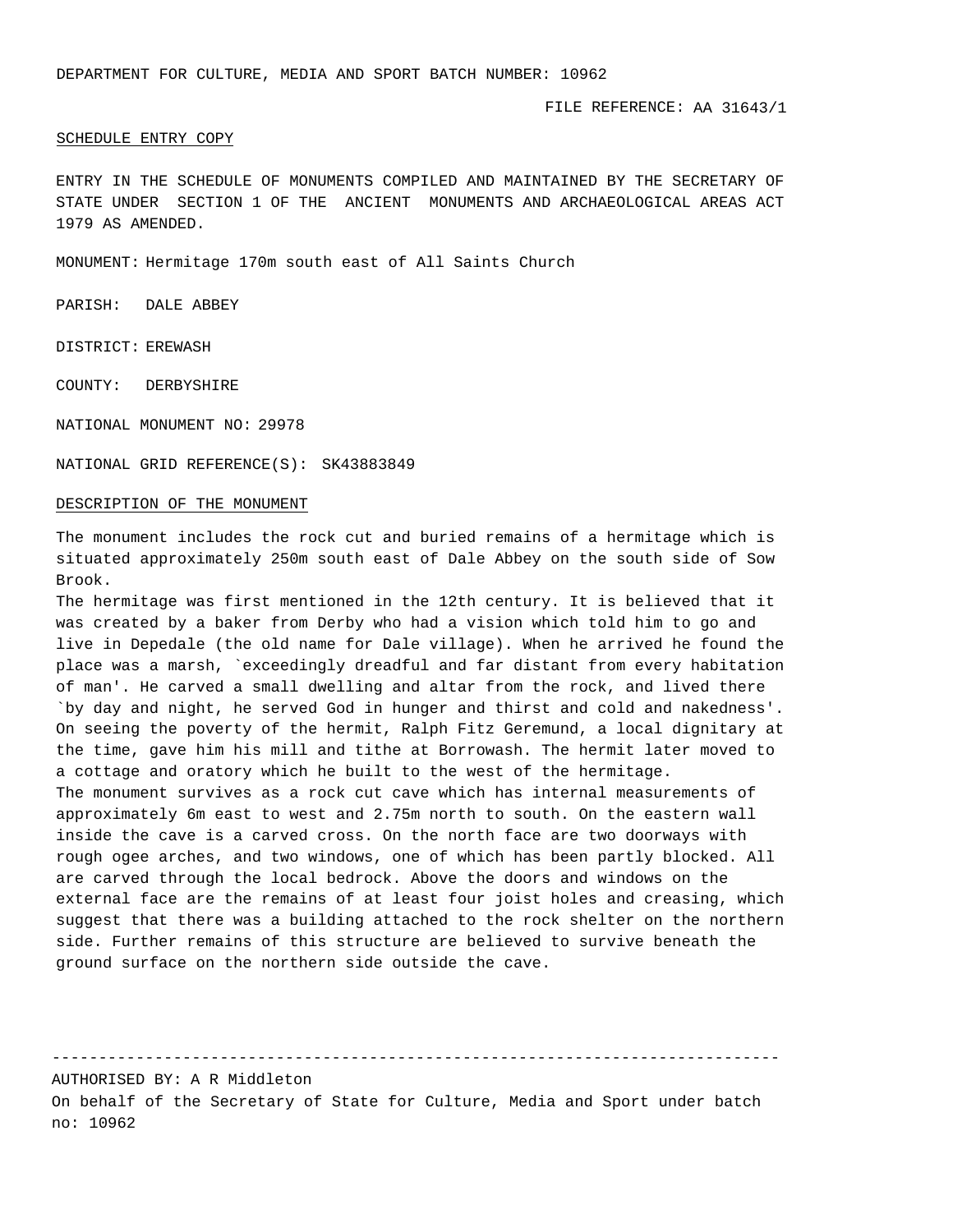DEPARTMENT FOR CULTURE, MEDIA AND SPORT BATCH NUMBER: 10962

Continued from previous page .. NATIONAL MONUMENT NO: 29978

## ASSESSMENT OF IMPORTANCE

Following St Augustine's re-establishment of Christianity in AD 597, monasticism formed an important facet of both religious and secular medieval life in the British Isles. Although most monasticism centred on communities, some men and women chose to live solitary lives of contemplation and simplified religious observance, akin to those of the Christian fathers and early British saints. They lived in what we now refer to as hermitages, occupying secluded sites such as isolated islands and caves in river banks, marshy areas or forests. The hermits lived off alms or under the patronage of the nobility who established hermits to pray for the souls and well-being of their families. Hermitages were generally simple, comprising a dwelling area, an oratory or room set aside for private prayer, and perhaps a small chapel. Hermitages fell out of favour with the general dissolution of religious establishments in the middle of the 16th century. Around 500 hermitages are known from documents but the locations of very few have been identified and this is therefore a rare monument type. All examples which exhibit surviving archaeological remains are worthy of protection.

The rock cut and buried remains of Dale Abbey hermitage, 170m south east of All Saints Church, provide a rare and well preserved example of this type of monument. The documented history of the site and its relationship to Dale Abbey combine with the rock cut and buried remains to provide a detailed picture of the religious landscape around Dale village. Taken as a whole, the site will contribute to our knowledge and understanding of monasticism during the medieval period.

# MAP EXTRACT

The site of the monument is shown on the attached map extract. It includes a 1 metre boundary around the archaeological features, considered to be essential for the monument's support and preservation.

-------------------------------------------------------------------------------

### SCHEDULING HISTORY

Monument included in the Schedule on 12th April 1972 as: COUNTY/NUMBER: Derbyshire 40 NAME: The Hermitage, Dale Abbey

-------------------------------------------------------------------------------

The reference of this monument is now: NATIONAL MONUMENT NUMBER: 29978 NAME:

------------------------------------------------------------------------------

AUTHORISED BY: A R Middleton On behalf of the Secretary of State for Culture, Media and Sport under batch no: 10962